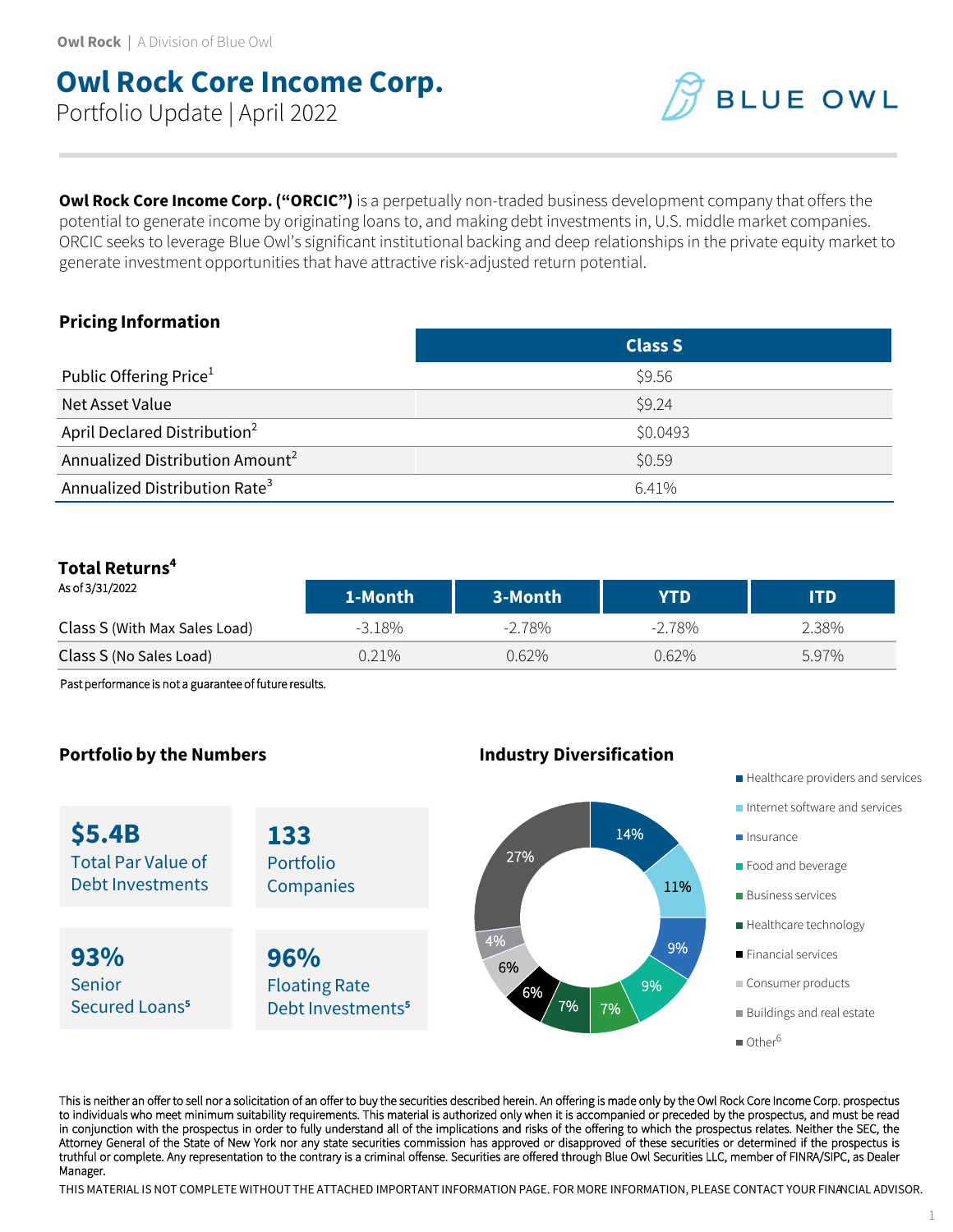### **Investment Spotlight<sup>7</sup>**

# talend

parexel.

#### **Talend**

- Talend is a provider of enterprise data integration software. The Company's offerings allow organizations to extract data from multiple systems (ERP, CRM, SaaS applications, etc.), convert that data to a consistent format, and ultimately move it to a data warehouse for further analysis.
- In Q3 2021, Thoma Bravo completed the take-private transaction of Talend for approximately \$2.4 billion. The transaction was financed via new cash equity and Senior Secured Credit Facilities.
- Owl Rock served as Joint Lead Arranger and Administrative Agent for the Credit Facilities
- \$1,075mm Credit Facilities (\$75mm Revolver; \$1,000mm 1 st Lien Term Loan)
- $L + 6.00\%$ , 0.75% LIBOR floor
- 7.0-year maturity

#### **Parexel**

- Parexel is a global contract research organization (CRO) that assists pharmaceutical companies manage and execute clinical trials
- In November 2021, EQT Partners and Goldman Sachs Asset Management partnered to acquire Parexel for \$8.5 billion.
- Owl Rock served as Joint Lead Arranger and Administrative Agent for the \$900 million 2<sup>nd</sup> Lien Term Loan.
- \$3,600mm Credit Facilities (\$2,700mm 1 st Lien Term Loan, \$900mm 2nd Lien Term Loan)
- $\frac{1^{st} \text{Lien:}}{k}$  L + 3.50% 0.50% LIBOR floor; 2<sup>nd</sup> Lien: L + 6.50% 0.50% LIBOR floor
- 1<sup>st</sup> Lien: 7.0-year maturity; 2<sup>nd</sup> Lien: 8.0-year maturity

#### Footnotes

1. Public offering price represents the maximum offering prices for the 4/1/2022 equity raise. Pursuant to the terms of the ORCIC prospectus, the share price is subject to change based on fluctuations in NAV (Net Asset Value). Please refer to the current ORCIC prospectus for disclosures relating to the share price (referred to as the "public offering price").

2. On February 23, 2022, the Company's Board declared regular monthly distributions for April 2022 through June 2022. The regular monthly cash distributions, each in the gross amount of \$0.05580000 per share, are payable on May 31, 2022, June 30, 2022, and July 29, 2022, to shareholders of record as of April 30, 2022, May 31, 2022, and June 30, 2022, respectively.

3. The annualized distribution rate shown is calculated by annualizing the declared distributions per share, including any special distributions, in the stated month and dividing by the previous month's published NAV. The annualized distribution rate shown may be rounded and is net of applicable servicing fees (Class S: 0.85%, Class D: 0.25% and Class I: No servicing fee). The payment of future distributions is subject to the discretion of ORCIC's board of directors and applicable legal restrictions, therefore there can be no assurance as to the amount or timing of any such future distributions. Distributions are not guaranteed. Up to 100% of distributions have been funded and may continue to be funded by the reimbursement of certain expenses that are subject to repayment to the Adviser of ORCIC. Such waivers and reimbursements by the Adviser may not continue in the future. The Adviser did not provide expense support for the quarter ending December 31, 2021.

4. Past performance is not a guarantee of future results. Returns are compounded monthly. Total return is calculated as the change in monthly NAV (assuming any dividends and distributions, net of shareholder servicing fees, are reinvested in accordance with the Company's dividend reinvestment plan), if any, divided by the beginning NAV. Returns reflect reinvestments of distributions and the deduction of ongoing expenses that are borne by investors, such as management fees, incentive fees, servicing fees, interest expense, offering costs, professional fees, director fees and other general and administrative expenses. An investment in the Company is subject to a maximum upfront sales load (Class S: 3.5%) which will reduce the amount of capital available for investment. Operating expenses may vary in the future based on the amount of capital raised, the Adviser's election to continue expense support, and other unpredictable variables. Total returns based on the max upfront fee load for an investor starting at the inception of the respective share class, which for Class S is April 1, 2021.

5. Based on par value and shown net of unfunded commitment amounts. Valuations may change over time.

6. Other industries include: Containers and packaging (3%), Specialty retail (3%), Manufacturing (3%), Distribution (2%), Chemicals (2%), Healthcare equipment and services (2%), Professional services (2%), Human resource support services (2%), Leisure and entertainment (2%), Advertising and media (2%), Infrastructure and environmental services (1%), Automotive (1%), Aerospace and defense (<1%), Education (<1%), Household products (<1%), Transportation (<1%), and Telecommunications (<1%). Totals may not sum due to rounding.

7. Investment spotlights will feature one or more of the five largest deals by capital invested in the preceding quarter.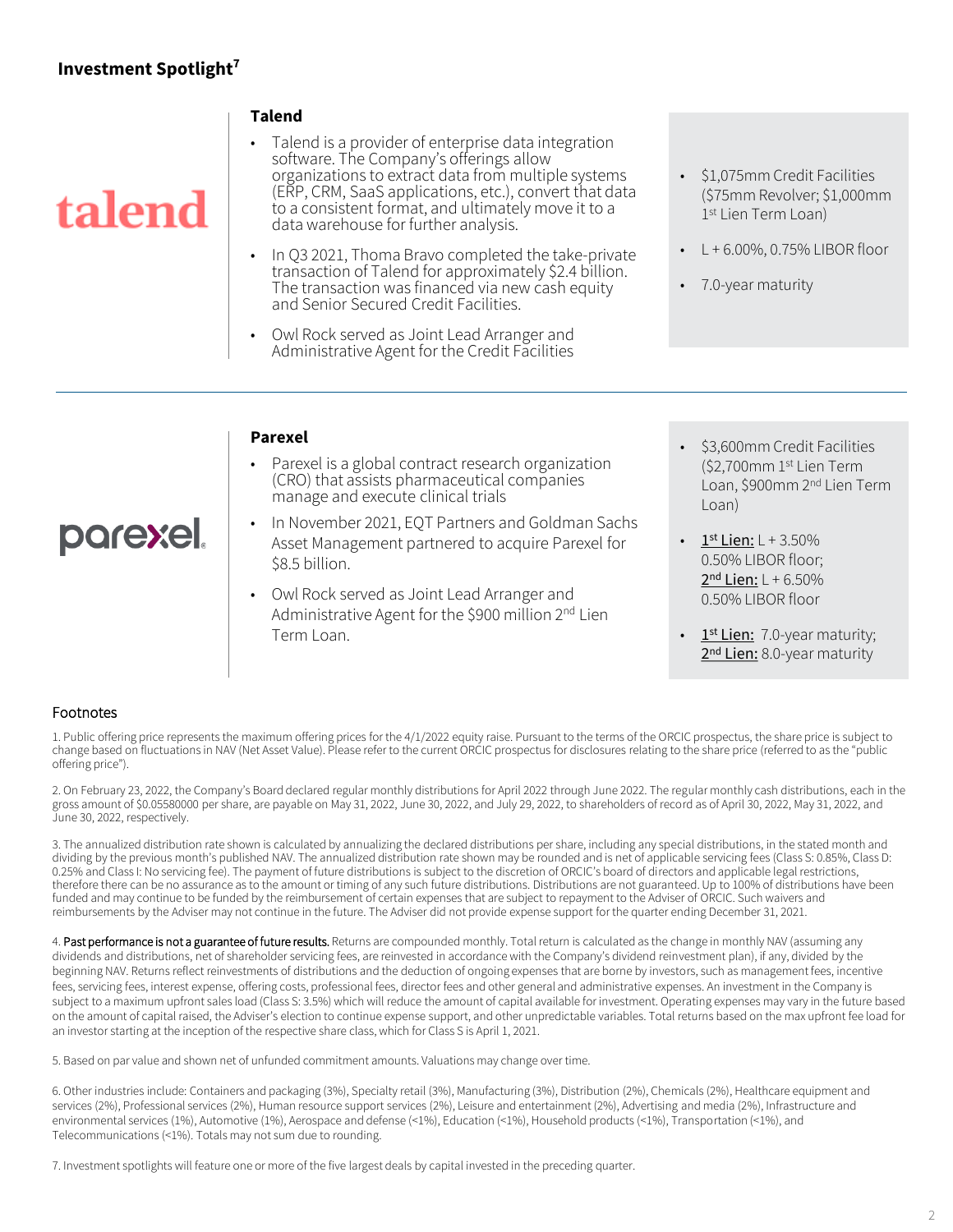#### Summary of Risk Factors

An investment in Owl Rock Core Income Corp. ("ORCIC") is speculative and involves a high degree of risk, including the risk of a substantial loss of investment, as well as substantial fees and costs, all of which can impact an investor's return. The following are some of the risks involved in an investment in ORCIC's common shares; however, an investor should carefully consider the fees and expenses and information found in the "Risk Factors" section of the ORCIC prospectus before deciding to invest:

- You should not expect to be able to sell your shares regardless of how ORCIC performs and you should consider that you may not have access to the money<br>you invest for an indefinite period of time. An investment in shares o invest.
- ORCIC does not intend to list its shares on any securities exchange and does not expect a secondary market in its shares to develop. As a result, you may be unable to reduce your exposure in any market downturn. If you are able to sell your shares before a liquidity event is completed, you will likely receive less than your purchase price.
- Beginning no later than the first full calendar quarter after the date that ORCIC sells shares to a person or entity other than Owl Rock Capital Advisors LLC, its investment adviser (the "Adviser"), or ORCIC's directors, officers and/or other affiliated persons and entities, ORCIC intends to implement a share repurchase program pursuant to which it intends to conduct quarterly repurchases of a limited number of outstanding shares of its common stock. ORCIC's board of directors has complete discretion to determine whether ORCIC will engage in any share repurchase, and if so, the terms of such repurchase. ORCIC's share repurchase program will include numerous restrictions that limit your ability to sell your shares. As a result, share repurchases may not be available each month. While ORCIC intends to continue to conduct quarterly tender offers as described above, it is not required to do so and may suspend or terminate the share repurchase program at any time.
- Distributions on ORCIC's common stock may exceed ORCIC's taxable earnings and profits, particularly during the period before it has substantially invested the net proceeds from its public offering. Therefore, portions of the distributions that ORCIC pays may represent a return of capital to you for U.S. federal tax<br>purposes. A return of capital is a return of a portion of yo your tax basis in your shares and thereby increase the amount of capital gain (or decrease the amount of capital loss) realized upon a subsequent sale or<br>redemption of such shares, and (ii) reduce the amount of funds ORCIC extent to which it may use offering proceeds to fund distributions.
- Distributions may also be funded in significant part, directly or indirectly, from (i) the waiver of certain investment advisory fees, that will not be subject to repayment to the Adviser and/or (ii) the deferral of certai reimbursement of certain operating expenses, that will be subject to repayment to the Adviser and its affiliates. Significant portions of distributions may not be based on investment performance. In the event distributions are funded from waivers and/or deferrals of fees and reimbursements by ORCIC's affiliates, such funding may not continue in the future. If ORCIC's affiliates do not agree to reimburse certain of its operating expenses or waive certain of their advisory fees, then significant portions of ORCIC's distributions may come from offering proceeds or borrowings. The repayment of any amounts owed to ORCIC's<br>affiliates will reduce future distributions to which you would otherwise
- The payment of fees and expenses will reduce the funds available for investment, the net income generated, the funds available for distribution and the book value of the common shares. In addition, the fees and expenses paid will require investors to achieve a higher total net return in order to recover their initial investment. Please see ORCIC's prospectus for details regarding its fees and expenses.
- ORCIC intends to invest in securities that are rated below investment grade by rating agencies or that would be rated below investment grade if they were<br>rated. Below investment grade securities, which are often referred t capacity to pay interest and repay principal. They may also be illiquid and difficult to value.
- The Adviser and its affiliates face a number of conflicts with respect to ORCIC. Currently, the Adviser and its affiliates manage other investment entities, including Owl Rock Capital Corporation and Owl Rock Capital Corporation II, and are not prohibited from raising money for and managing future investment entities that make the same types of investments as those ORCIC targets. As a result, the time and resources that the Adviser devotes to ORCIC may be diverted. In addition, ORCIC may compete with any such investment entity also managed by the Adviser for the same investors and investment opportunities. Furthermore, the Adviser may face conflicts of interest with respect to services it may perform for companies in which ORCIC invests as it may receive fees in connection with such services that may not be shared with ORCIC.
- The incentive fee payable by ORCIC to the Adviser may create an incentive for the Adviser to make investments on ORCIC's behalf that are risky or more<br>speculative than would be the case in the absence of such compensation ORCIC incurs a net loss due to a decline in the value of its portfolio and even if its earned interest income is not payable in cash.
- The information provided above is not directed at any particular investor or category of investors and is provided solely as general information about Blue Owl Capital products and services to regulated financial intermediaries and to otherwise provide general investment education. No information contained herein should be regarded as a suggestion to engage in or refrain from any investment-related course of action as Blue Owl Securities LLC, its affiliates, and<br>ORCIC are not undertaking to provide impartial investment advic materials presented herein.